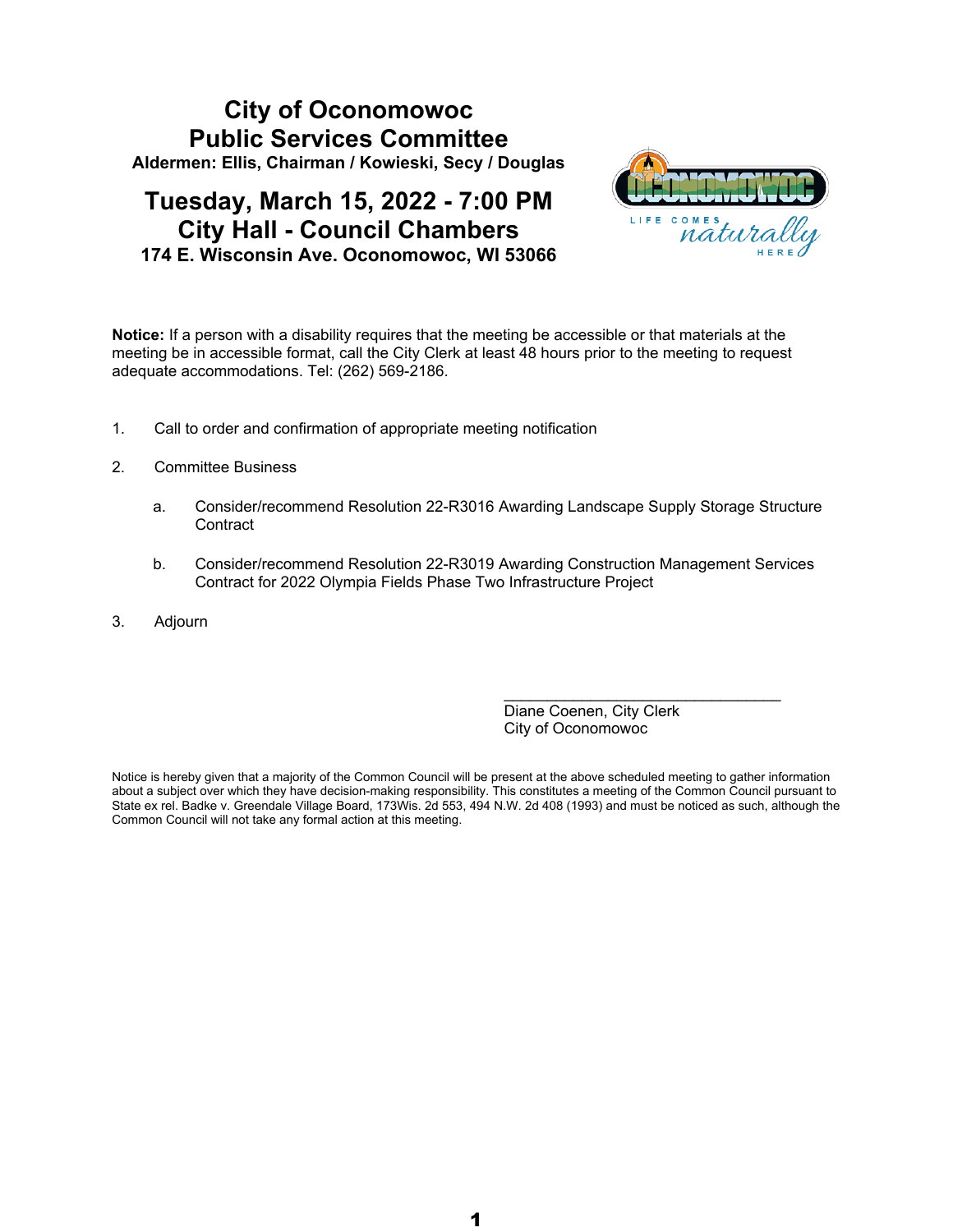

# MEMORANDUM

# PARKS, RECREATION & FORESTRY DEPARTMENT

Date: 3-4-22

To: Mayor, Common Council & City Administrator

From: Craig Hoeppner, Director

Re: Resolution 22-R3016, Landscape Supply Storage Structure

### RELATES TO THE STRATEGIC PLAN

IV.A. Plan and Implement Quality of Life Assets and Community Amenities

### BACKGROUND

The Landscape Supply Storage Structure has been a need for numerous years to assist our City operations. Topsoil is currently stored against the Municipal Services Building under tarps. The WI DNR has stated this is not an acceptable practice. This structure will be primarily used by our Department, but will also be shared with DPW, Wastewater and Utilities. This project was approved in the 2021 and 2022 Capital Budgets.

The color and materials will match the adjacent Cold Storage Building. The Architectural Commission reviewed and approved the project on February 2, 2022.

### ADDITIONAL ANALYSIS

The base bid includes structural engineering, excavation, concrete flatwork, concrete footings and walls and carpentry work to construct a 26' x 76' structure with 5 bays to store topsoil, mulch, engineered wood fiber, etc. The Alternate was for a 50' x 76' asphalt driveway.

Bids were publicly advertised for the Landscape Supply Storage Structure and two bids were received:

|                     | Base Bid  | Alternate |
|---------------------|-----------|-----------|
| $RB3$ , Inc. -      | \$205,000 | \$25,000  |
| Advanced Building - | \$234,000 | \$26,500  |

RB3, Inc. completed the concrete work and installation of the Roosevelt Park Shelter and additional concrete work for the Skate Park in 2021. RB3, Inc. has been excellent to work with and has provided high-quality products.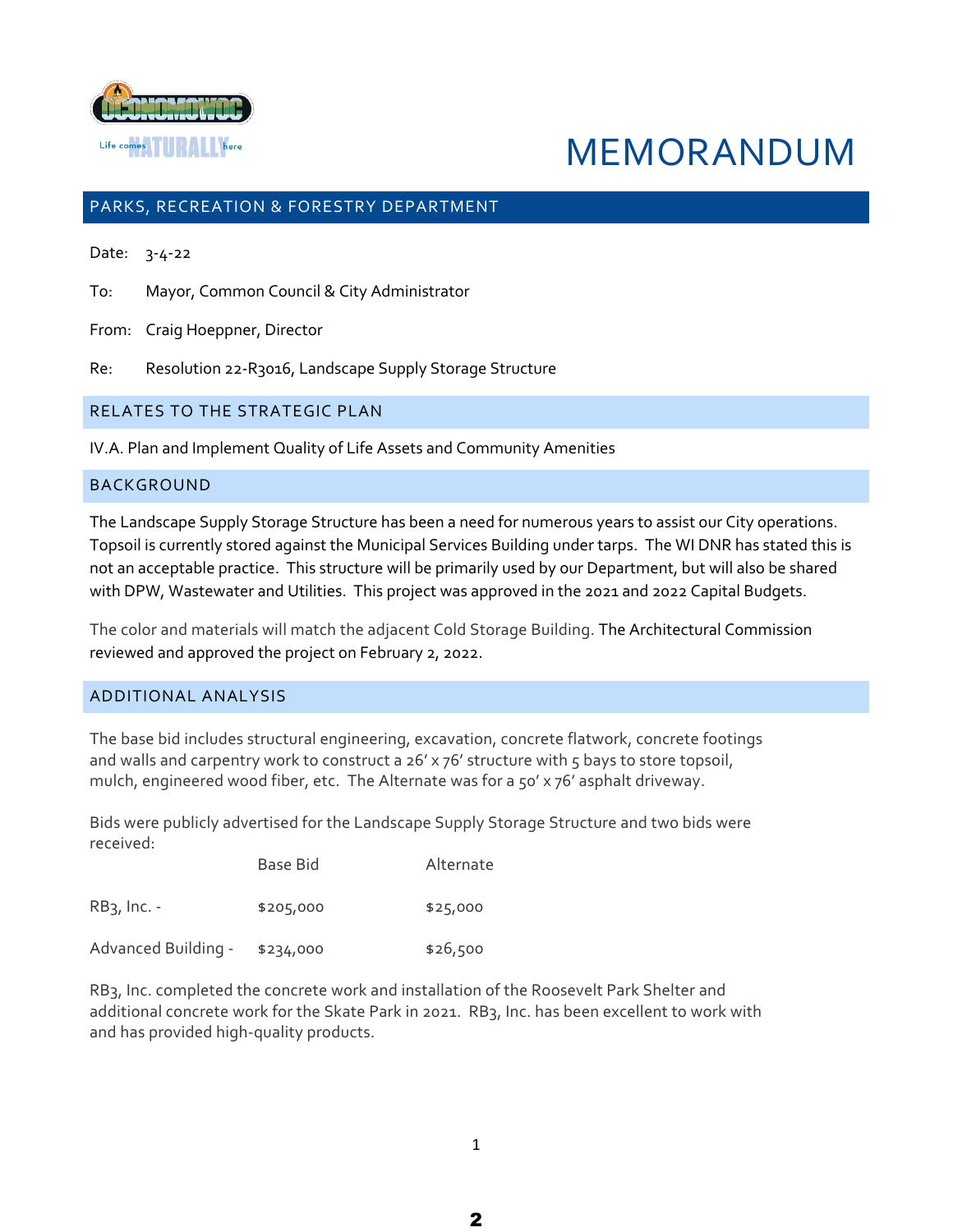# FINANCIAL IMPACT

The budget for the Landscape Supply Storage Structure was \$210,000. The project cost will be shared among Parks, Public Works, Wastewater and Electric Utilities.

# RECOMMENDATION

It is recommended to approve Resolution 22-R3016, Landscape Supply Storage Structure, awarding the contract to RB3, Inc. in the sum of \$205,000 for the Base Bid only and to include an additional contingency of \$5,000 for a total project cost of \$210,000.

## MOTION

Move to adopt Resolution 22-R3016, Landscape Supply Storage Structure, with RB3, Inc. for a total of \$210,000, including a \$5,000 contingency, with funds coming from PRF, DPW, WW and Electric.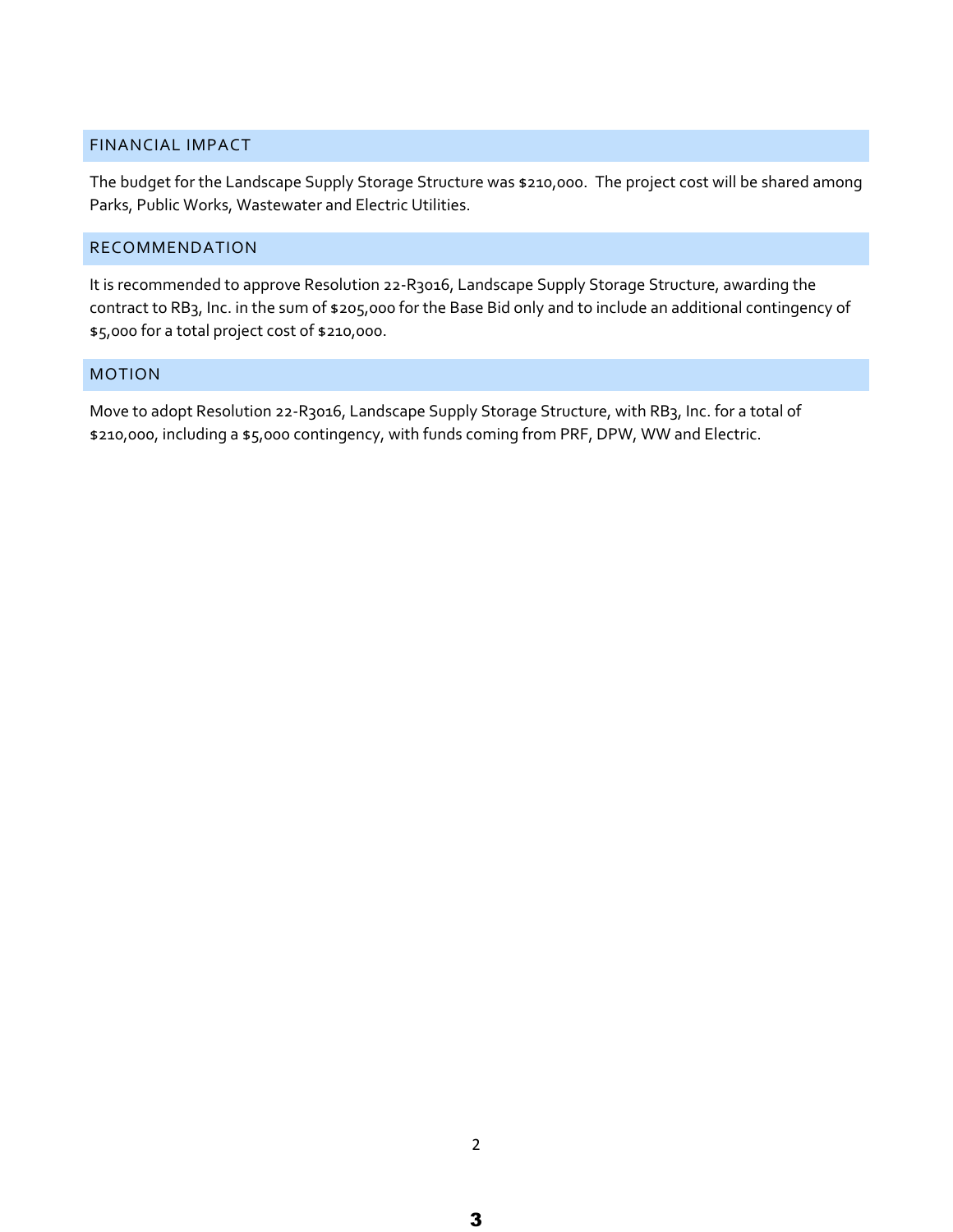# **RESOLUTION NO. 22-R3016**

# **RESOLUTION AWARDING LANDSCAPE SUPPLY STORAGE STRUCTURE CONTRACT**

**WHEREAS,** the City of Oconomowoc budget provides for construction of a new Landscape Supply Storage Structure, near the Municipal Services Building; and

**WHEREAS,** bids for the Landscape Supply Storage Structure had been publicly advertised for and were received for making the following improvements as follows:

- Five Covered Storage Bins
- Concrete Flatwork
- Concrete Footings and Walls
- Carpentry Walls and Roofing

and

**WHEREAS,** base bids were received as follows:

| Company             | Total     |
|---------------------|-----------|
| $\bullet$ RB3 Inc.  | \$205,000 |
| • Advanced Building | \$234,000 |

**NOW THEREFORE, BE IT HEREBY RESOLVED,**that the total cost in the sum of \$205,000, is hereby accepted, and a contingency of \$5,000 is approved for a total of \$210,000, and appropriate City officials are authorized to enter into a contract with RB3 Inc. for said project.

**BE IT FURTHER RESOLVED,** that the City Council approves the total project for \$210,000 with funds coming from #408-507-7610-820 (\$130,000); #601-573-7000-810 (\$40,000); and #603-573- 7000-810 (\$40,000).

DATED: CITY OF OCONOMOWOC

 $\overline{\phantom{a}}$  , where  $\overline{\phantom{a}}$  , where  $\overline{\phantom{a}}$  , where  $\overline{\phantom{a}}$  ,  $\overline{\phantom{a}}$  ,  $\overline{\phantom{a}}$  ,  $\overline{\phantom{a}}$  ,  $\overline{\phantom{a}}$  ,  $\overline{\phantom{a}}$  ,  $\overline{\phantom{a}}$  ,  $\overline{\phantom{a}}$  ,  $\overline{\phantom{a}}$  ,  $\overline{\phantom{a}}$  ,  $\overline{\phantom{a}}$  ,  $\overline{\phantom$ 

 $Bv:$ 

Robert P. Magnus, Mayor

ATTEST:

Diane Coenen, Clerk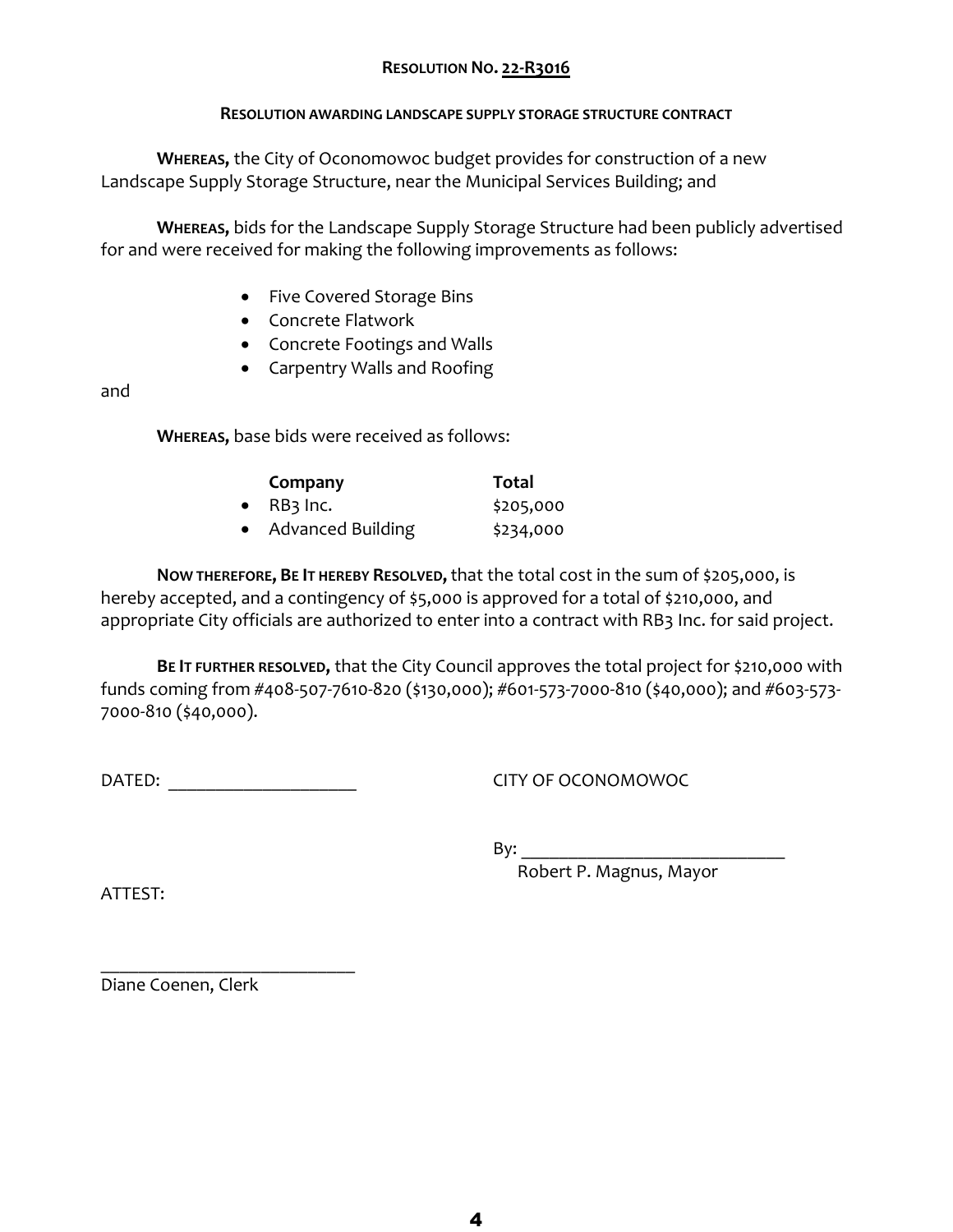

# MEMORANDUM

# PUBLIC WORKS

Date: March 15, 2022

- To: Mayor and Common Council
- From: Mark Frye, City Administrator/Director of Public Works
- Re: Olympia Fields Phase Two Construction Management

## RELATES TO THE STRATEGIC PLAN

Strategic Goal III

- (B) Plan for Future Growth Areas for Regional Development
- (2)(c) Facilitate and promote development of Olympia Fields

## BACKGROUND

On February 15, 2022, Wolf Paving was awarded the construction contract for the Olympia Fields Phase Two Infrastructure Project. The awarded bid amount of \$5,902,703.00 includes the 10% contingency.

The design engineer, RASN, as part of their work, provided the estimated hours for Construction Management. City Staff requested a not-to-exceed proposal using the hours assigned to the Construction Management (CM) tasks shown below.

Task 1 Construction Management Services Use 320 hours for an anticipated 20 week construction time for the project.

Task 2 Construction Inspection Services Use 1250 hours for the Construction Review Technician.

Task 3 Construction Survey Services Use 50 hours for survey data preparation and 225 hours for construction staking.

Task 4 Working Drawing Information There are no assigned hours for this as it is incidental to the inspection services.

Task 5 Miscellaneous Items and Administrative Provide a listing of administrative costs and any items not specified in tasks 1 through 3 that your firm normally provides for construction management projects.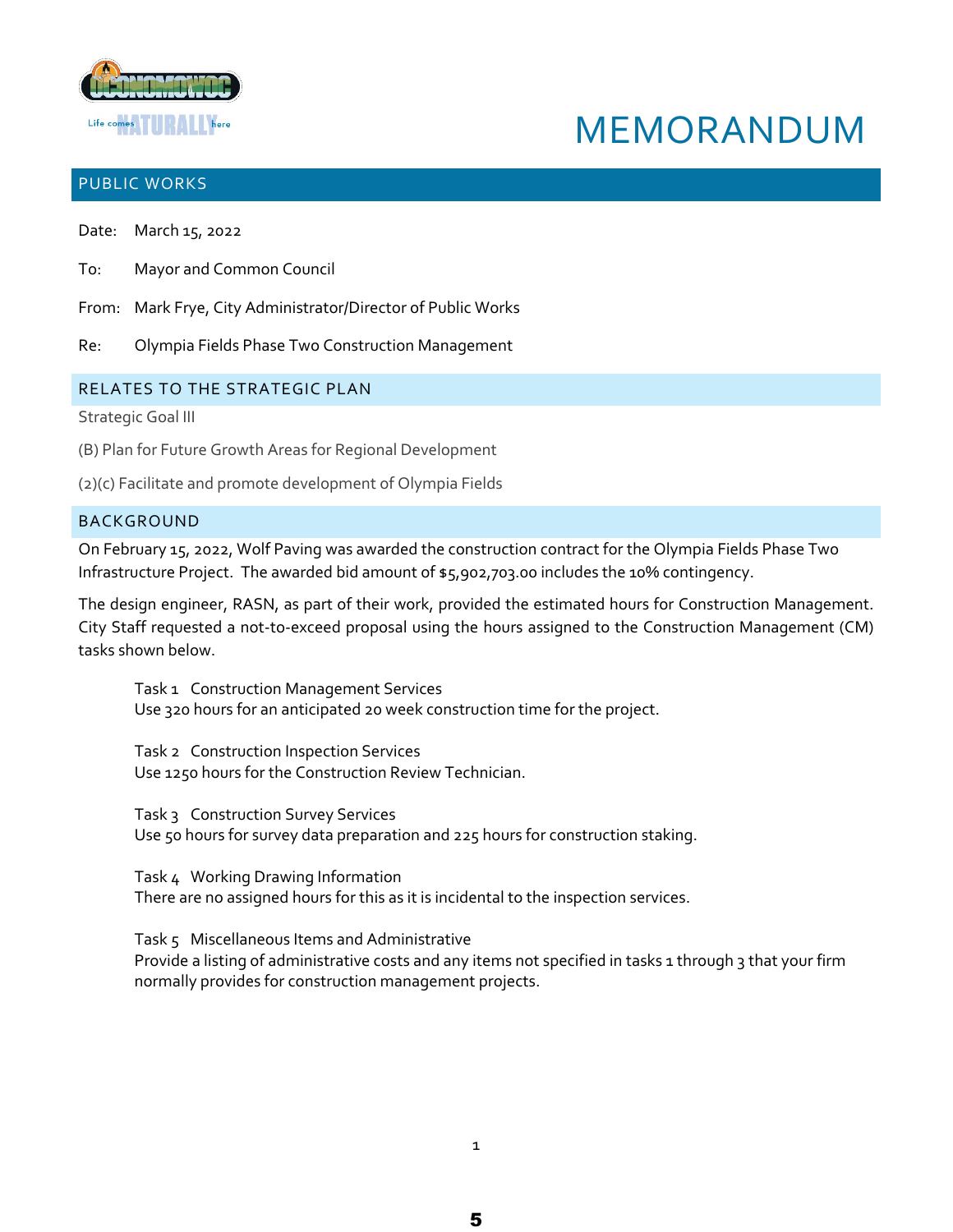### ADDITIONAL ANALYSIS

For the past 18 months, a team has been dedicated to the creation and approval of the Olympia Fields TID 7. The team, consisting of City Staff, City Engineer, City Attorney, Ehlers, Wangard Developments and RASN, has completed the following project related tasks to date:

TID 7 Project Plan Development Agreement Architectural Standards Land Acquisition Bond Sale Environmental Investigations Infrastructure Design Stormwater

DNR Permitting DOT Permitting Access Issues Project Bidding Regent Road Assessment Easements Certified Survey Maps

The TID 7 Project Plan addressed the need for professional services within the district as shown below:

*The costs of professional services rendered, and other costs incurred, in relation to the creation, administration and termination of the District, and the undertaking of the projects contained within this Plan, are eligible Project Costs. Professional services include but are not limited to: architectural; environmental; planning; engineering; legal; audit; financial; and the costs of informing the public with respect to the creation of the District and the implementation of the Plan.*

TID construction projects are bid and managed by the City. Using the team that has been involved since the start of the TID allows for better understanding and control of the cost allocations, assessments, construction sequencing and the infrastructure design decisions made over the past six months. For these reasons, we only requested a proposal for the construction management from our City Engineer with Ruekert and Mielke.

### FINANCIAL IMPACT

Based on the hours assigned to the construction management tasks, a proposal was received from Ruekert and Mielke in the amount of \$430,000.00. In addition to this cost, we are requesting a 10% contingency in the amount of \$43,000.00; net cost of \$473,000.00.

City Staff recommends acceptance of the proposal from Ruekert and Mielke for the net cost of \$473,000.00 to be charged to 407.505.5300.210 421506.02, TIF 7 Infrastructure – Construction Management.

### RECOMMENDATION

**Suggested Committee Recommendation:** Motion to recommend to the Common Council acceptance of the proposal from Ruekert and Mielke in the amount of \$473,000.00 as outlined in this memo.

### SUGGESTED MOTION

**Suggested Common Council Motion:** Motion to adopt Resolution 22-R3019.

V:\City Projects\Olympia Fields\Phase Two\Construction Management\Background Memo for Olympia Fields Phase Two Construction Management.docx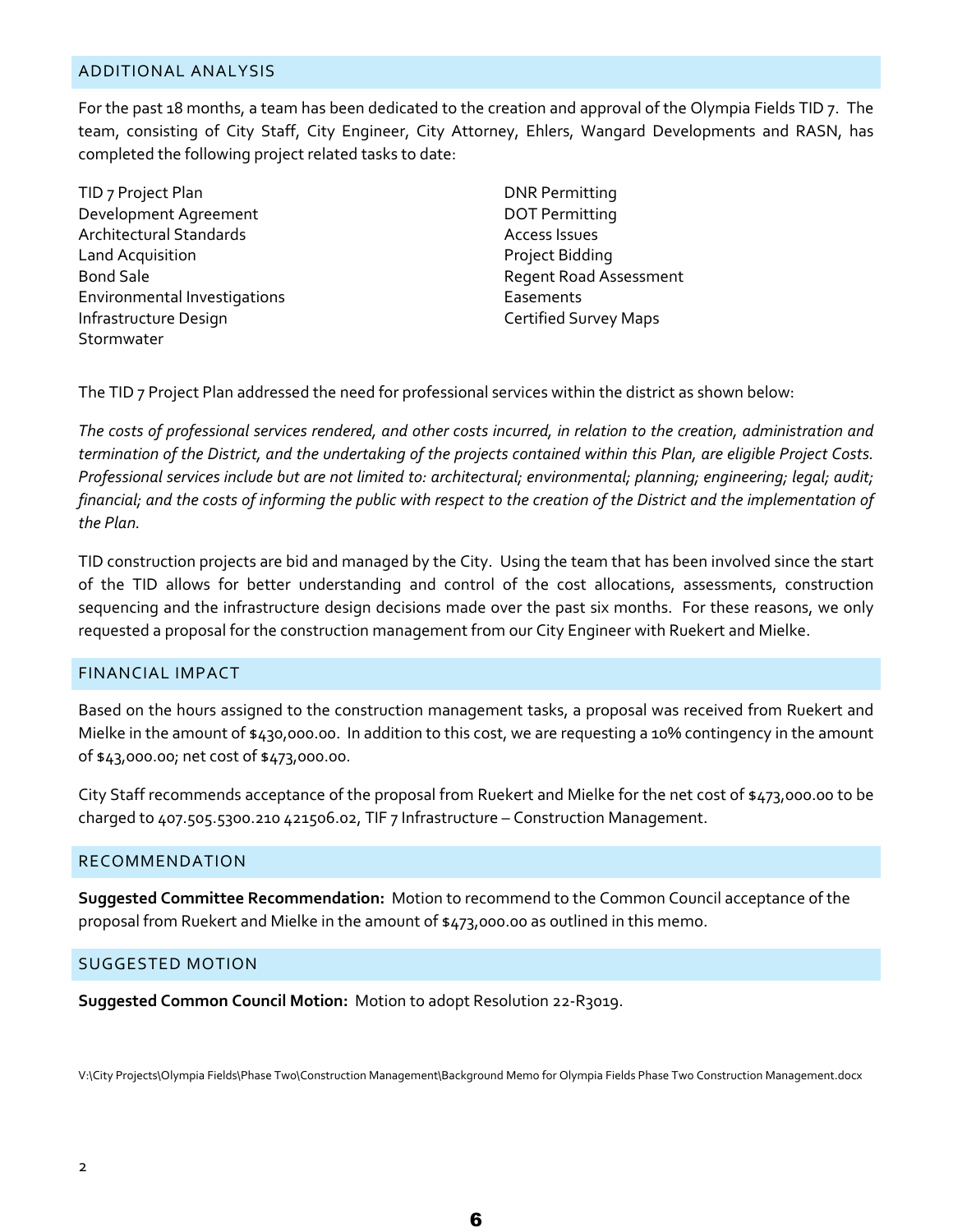### **RESOLUTION NO. 21-R3019**

# **RESOLUTION AWARDING CONSTRUCTION MANAGEMENT SERVICES FOR 2022 OLYMPIA FIELDS PHASE TWO INFRASTRUCTURE PROJECT**

WHEREAS, construction management services are required for the 2022 Olympia Fields Phase Two Infrastructure Project; and

WHEREAS, Department of Public Works representatives prepared a Scope of Services to obtain a cost for the work based on the proposed hours provided by the design engineer (RASN); and

WHEREAS, over the past two years, a team has been dedicated to the creation and approval of the Olympia Fields TID 7; and

WHEREAS, the team, consisting of City Staff, City Engineer, City Attorney, Ehlers, Wangard Developments and RASN, has completed the following project related tasks too date:

Project Plan Development Agreement Architectural Standards Land Acquisition Bond Sale Environmental Investigations Infrastructure Design **Stormwater** 

DNR Permitting DOT Permitting Access Issues Project Bidding Regent Road Assessment **Easements** Certified Survey Maps

WHEREAS, using the team that has been involved since the start of the TID allows for better understanding and control of the cost allocations, assessments, construction sequencing and the infrastructure design decisions made over the past six months; and

WHEREAS, for these reasons, a proposal for the construction management was only requested from Ruekert and Mielke; and

WHEREAS, the proposal from Ruekert and Mielke to complete the construction management, construction inspection, construction survey and record drawing information for the 2022 Olympia Fields Phase Two Infrastructure Project is \$430,000.00; and

WHEREAS, City staff and the Public Services Committee recommend that the proposal of Ruekert and Mielke in the amount of \$430,000.00 for construction management services be accepted.

NOW THEREFORE, BE IT HEREBY RESOLVED the proposal of Ruekert and Mielke in the sum of \$430,000.00 be and the same is hereby accepted, and appropriate City officials are authorized to enter into a contract with them for said work.

BE IT FURTHER RESOLVED this is a Not-to-Exceed price proposal with a 10% contingency of \$43,000.00; net cost of \$473,000.00.

BE IT FURTHER RESOLVED that currently there are \$919,000 in TIF #7 funds available for this project.